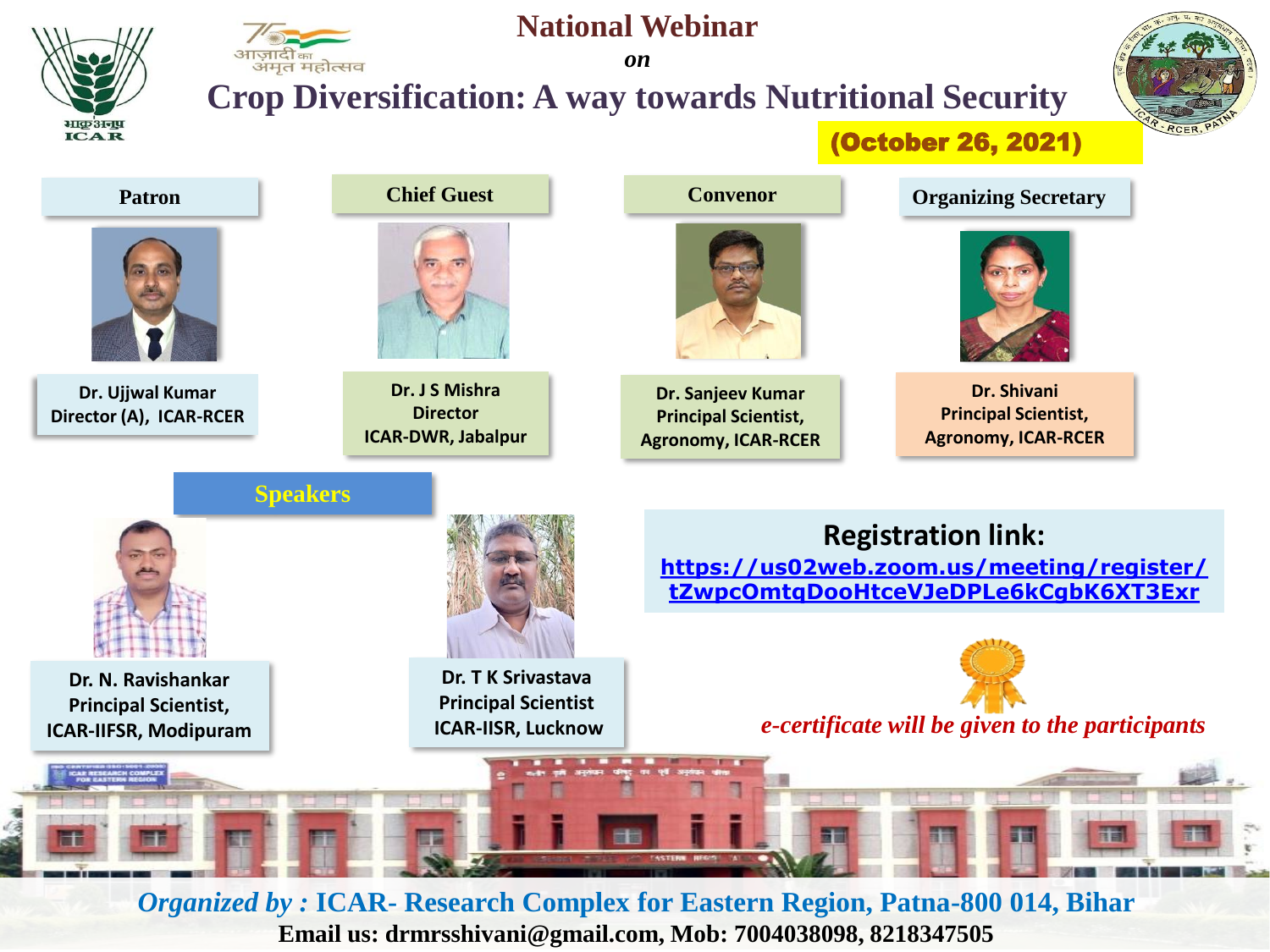## **About the Webinar**

Crop diversification basically means moving away from growing single crop to a number of crops. Moving towards diversification can help in (i) full and better use of available land, labour and water resources, (ii) reducing risk arising out of crop failures, yield losses, market failures and (iii) realizing quicker and regular returns for the farmers. Achieving the food and nutritional security by increasing crop productivity and diminishing the inter-annual variations in crop yields has become a major challenge. Further in changing scenario of globalization, Indian agriculture is now facing problems like nutrient imbalance, lowering water table, soil degradation, resurgence of pest, environmental pollution and decline in soil and crop productivity and finally decline in the net return/profit. To meet the growing food demands for ever increasing population, heavy reliance on cereal crops need to be shifted towards vegetables, pulses and oilseeds. In this context crop diversification may be recognized as an effective strategy for achieving objectives of food and nutrition security, income growth, poverty alleviation, employment generation, judicious use of land and water resources, sustainable agricultural development and environmental improvement. This national webinar will be helpful to identify and design productive and environmentally sustainable production systems based on available natural resources and agro-climatic condition for enhancing income and increasing food and nutritional security in changing climatic scenario.